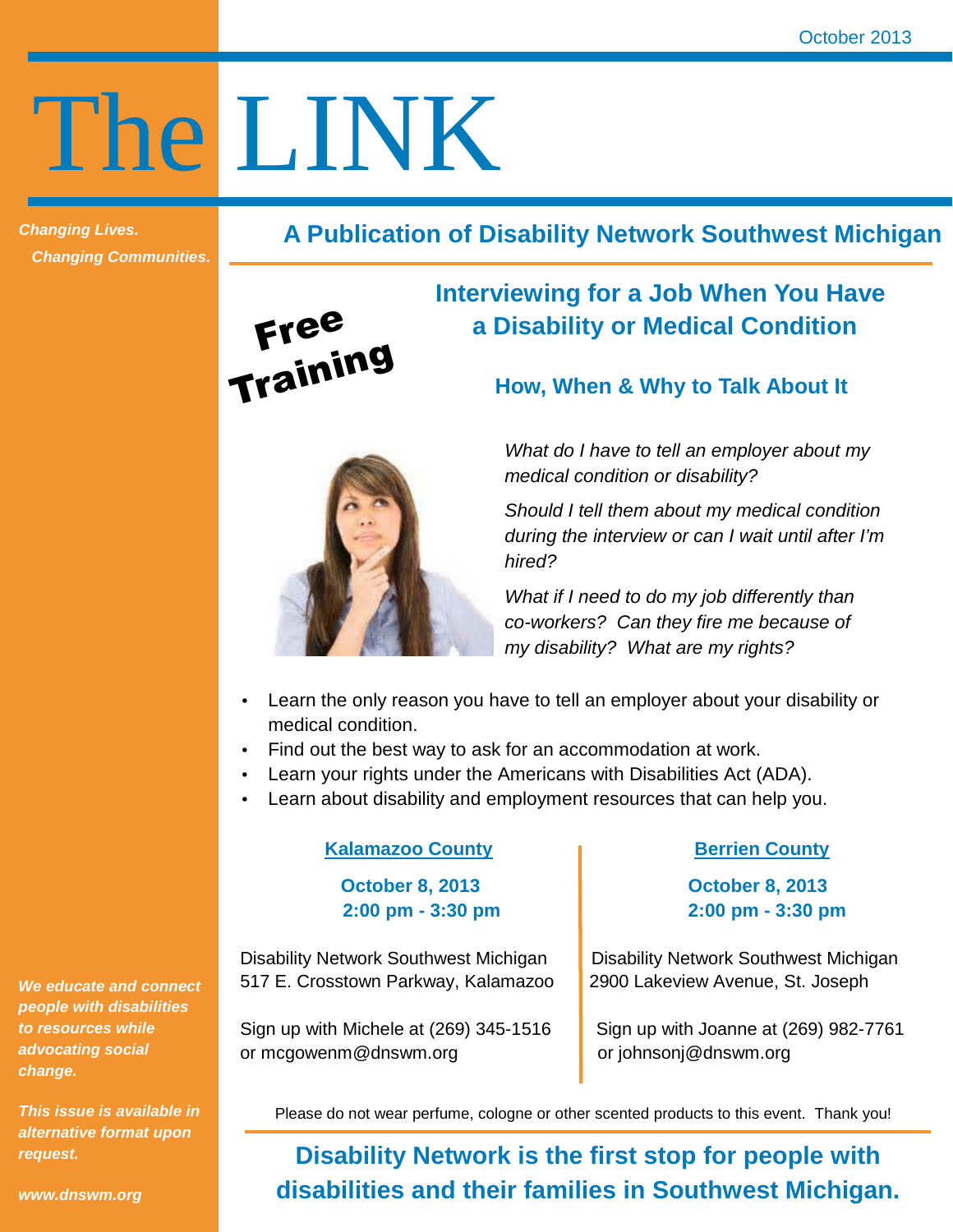### **This fall, Disability Network Southwest Michigan is co-sponsoring a series of trainings with Michigan Family Voices and other disability organizations.**

**Details are available on our website www.dnswm.org under "Upcoming Events"**

#### **Barry County**

#### **How to Better Understand Your Medicaid, Mental Health and Educational Rights**

| October 14, 2013 | $9:00$ am - 3:00 pm                             |
|------------------|-------------------------------------------------|
| <b>D.L.JOD</b>   | $C_{\Omega}$ $\sim$ $\sim$ $\sim$ $\sim$ $\sim$ |

This training is for anyone who wants a better understanding of rights, responsibilities and the complaint processes for Community/Hospital Mental Health, Medicaid Services and Special Education Services.

Basic information will be provided on the purpose of each system, who is eligible, how to gain access, and what to expect in the process.

A limited number of scholarships are available.

#### **Barry County**

#### **Discipline for Students with IEPs**

November 20, 2013 9:00 am - 3:00 pm

Hastings High School Cost \$10

Addresses factors influencing disciplining students with IEPs, including disparities based on race or ethnicity. Learn about the legal requirements and alternatives to suspension and expulsion.

A limited number of scholarships are available.

#### **Barry County**

**Transition Planning for Young Adults with Disabilities: Employment, Community Living, Housing and Social Security** 

| Barry ISD                                | Cost: \$10 | October 22, 2013 | $9:00$ am $-3:00$ pm |
|------------------------------------------|------------|------------------|----------------------|
| raining is for anyone who wants a better |            | <b>Barry ISD</b> | <b>Cost \$10</b>     |

Representatives from state and local organizations will share information with families, service coordinators, case managers and others who work with young adults. Tools from the "Helping Young Adults with Disabilities Reach Their Hopes and Dreams" toolkit will be shared.

A limited number of scholarships are available.

#### **Barry County**

#### **SSI and other Social Security Disability Benefits**

| October 22, 2013 | $5:00 - 8:00$ pm |
|------------------|------------------|
| Barry ISD        | Free             |

Learn how programs like a Plan for Achieving Self Support (PASS) and others can help you to reach your goals. The trainer, Karen Larsen, worked for the Social Security Administration for 27 years.

#### **Kalamazoo County: Essential Communication Skills for IEP Team Meetings**

October 30, 2013 9:00 am—3:00 pm Kalamazoo RESA Cost \$10

This workshop will help you identify what makes a quality IEP and help you better partner as a team always keeping in mind the best interest of the student. The focus is on moving from filling out a form to a student-centered process. This workshop includes discussion, activities and an opportunity to practice good communication skills. A limited number of scholarships are available.

# **For details about any of these trainings or to sign up, contact: Michigan Family Voices at (800) 292-7851 x472 or info@michiganfamilyvoices.org.**

SCECH and SW continuing education credits are available for an additional \$15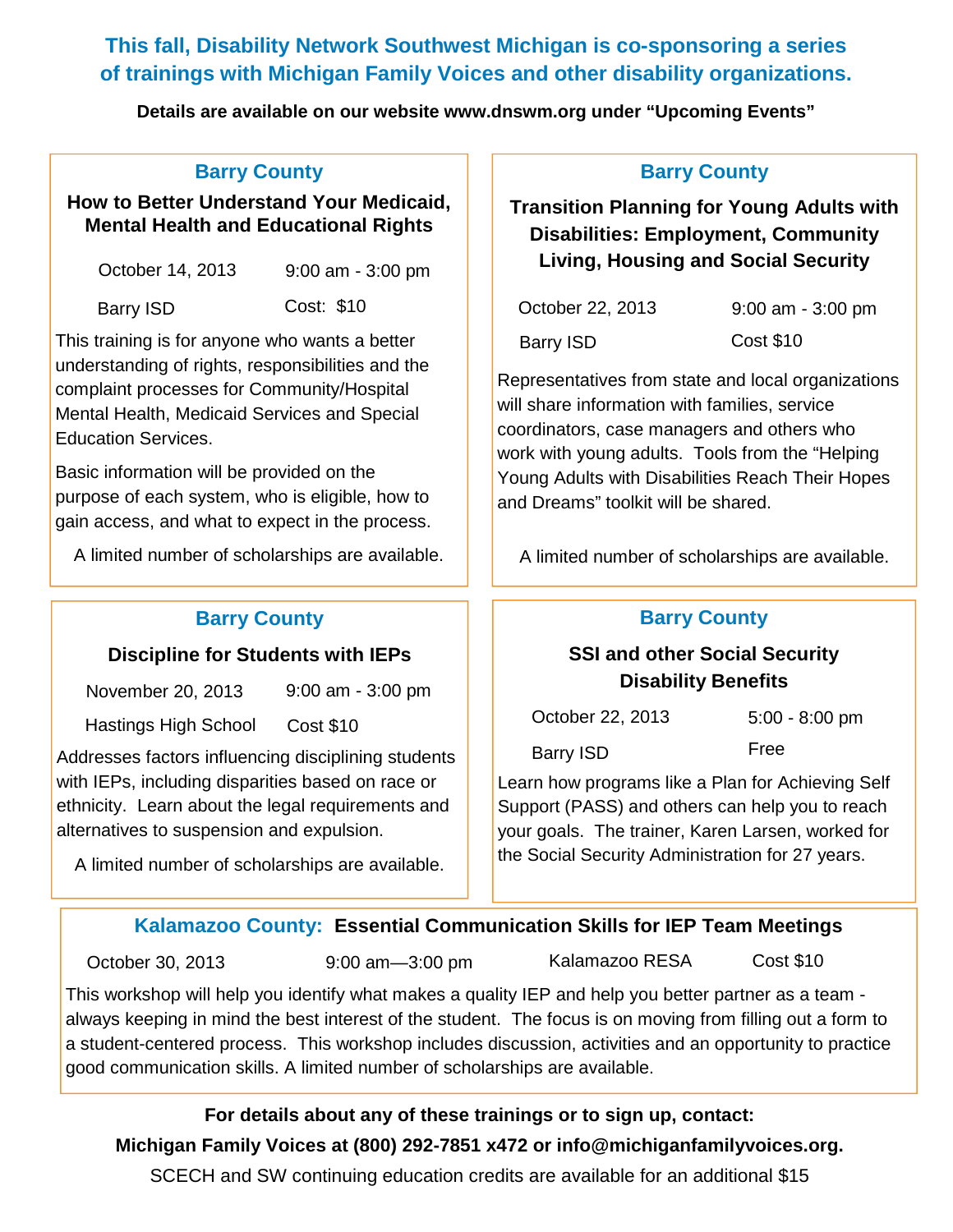#### **Annual Meeting: Access for Everyone**

Date: October 28, 2013

Time: 4:30 pm - 6:30 pm; program starts at 5:30 pm

Location: Holiday Inn West , 2747 South 11th St., Kalamazoo, MI 49009

Hors d'oeuvres provided, cash bar available

Cost: \$10 for Members or \$15 for non-Members

Scholarships are available.

Contact Kristen at (269) 345-1516 x119 for more information.

#### **Become a Member Today**

Membership at Disability Network Southwest Michigan has many benefits - and now there is one more: We are starting a members-only book club! Books chosen will be available in accessible formats.

Contact Kristen at (269) 345-1516 or pottsk@dnswm.org for membership information.



#### **CJ Jones to perform in Kalamazoo**

CJ Jones is an international Deaf entertainer who has been delighting audiences young and old with his unique style of visual imagery and storytelling for over 25 years.

> **Friday, November 15, 2013 7:00 pm to 9:00 pm Kalamazoo Valley Community College Texas Township Campus, Dale B. Lake Auditorium**

#### **Voice interpreted**

\$15 at the door (if available) \$12 before November 11th \$5 for children under 12 \$10 for deaf/HOH, students and senior citizens over 65



#### Tickets available through the KVCC Bookstore www.bookstore.kvcc.edu.

# **Do you have a disability related question? We can help you find the answer.**



Our staff are the disability experts in Southwest Michigan.

Whether you want to know about your rights under the Americans with Disabilities Act (ADA), where to find disability related resources in your community, or how to find a talking alarm clock, we are here to help.

We are open Monday through Friday 8:00 am - 5:00 pm.

**Call (269) 985-0111** in Berrien and Cass Counties

**Call (269) 345-1516** in Barry, Branch, Calhoun, Kalamazoo, St. Joseph, and Van Buren Counties

You can also find us online at www.dnswm.org.

## **Getting Prepared in Case of an Emergency**

Disability Network Southwest Michigan received a grant from ADA Michigan to create a website to help people with disabilities get ready for natural disasters and other emergency

situations.

What are your plans if the power goes out in the winter?

What should you take with you if you are told to leave your home because of a flood?



This website will have information available in different ways to help you get answers to those questions, including :

- Picture based checklists
- Captioned videos
- Audio files
- Standard text

To learn more, visit www.dnswm.org and click on the "Emergency Preparedness" button on the left menu.